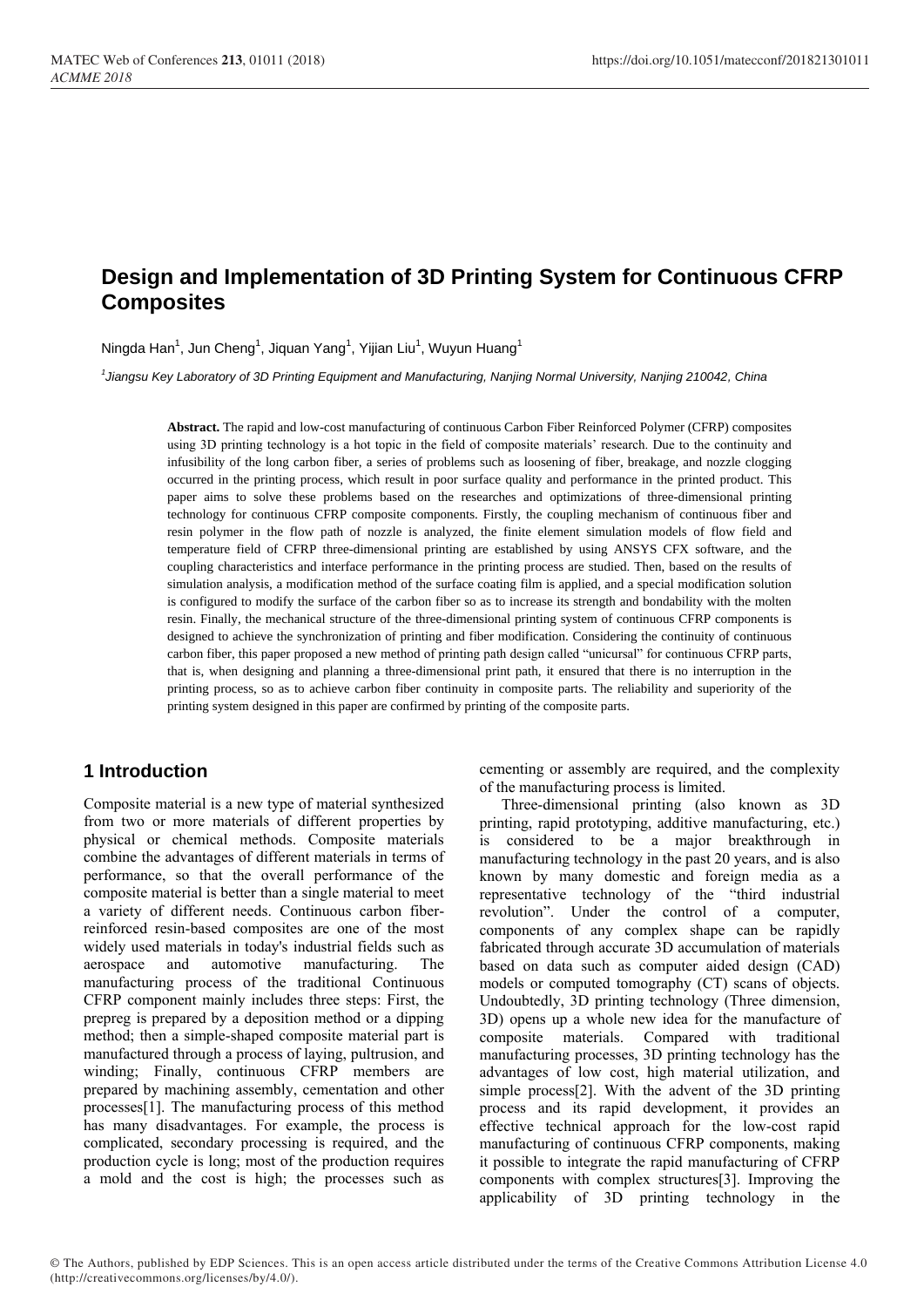manufacture of composite materials has important engineering significance for promoting the cost-effective manufacture of continuous fiber-reinforced resin-based composite products.

In the 3D printing process of continuous fiber reinforced resin composites,because of the continuous carbon fiber does not melt at a high temperature and its own strength is insufficient, it often causes the problems of continuous fiber breakage and fiber blocking of the nozzle in the three-dimensional printing, resulting in the result that the surface of the product is not smooth, the precision is low, and the component cannot be formed[4- 6]. Therefore, how to improve the practicality of 3D printing equipment in continuous CFRP component manufacturing has become a hot topic in the current research field.

This article mainly focuses on the above issues, researches and optimizes the three-dimensional printing technology of continuous CFRP composite components. Firstly, the coupling mechanism of continuous fiber and resin polymer in the flow path of nozzle is analyzed, and the finite element simulation model of flow field and temperature field of CFRP three-dimensional printing is established by using ANSYS CFX software. The heterogeneous coupling characteristics and interface of the composite material in the printing process are discussed. Then, based on the results of simulation analysis, a modification method of the surface coating film is applied, and a special modification solution is configured to modify the surface of the carbon fiber so as to increase its strength and bondability with the molten resin[7]. Finally, the mechanical structure of the threedimensional printing system of continuous CFRP components is designed to achieve the synchronization of printing and fiber modification. Taking into account the continuity of continuous carbon fiber, this article proposes a new type of "unicursal" print path for continuous CFRP components, that is, when planning a three-dimensional print path, it is allowed to have no interruption in the printing process, so as to ensure the composite Continuity of Carbon Fibers in Molded Parts[8]. the three-dimensional printing of continuous CFRP components proves the effectiveness of the system designed in this paper.

# **2 Simulation**

### **2.1 Model establishment**

ANSYS CFX is a high-performance computational fluid dynamics (CFD) software that provides fast, robust, reliable and accurate solutions for a wide range of CFD and multiphysics applications.After meshing, it can be imported into the CFX module of the ANSYS workbench for analysis. Save it as "mesh" format and import it into CFX as shown in Figure 1(a). Then click on "setup" to start the calculation process.





**Figure 1.** CFX module interface (a)and Model after importing CFX(b)

The imported model is shown in Figure.1(b). After determining the model is correct, set the boundary conditions. According to the actual situation, set the type of fluid, the material of the fluid, the material of the outer wall of the nozzle, and the inlet and outlet flow speeds.

#### **2.2 Simulation results**

Click 'solution' for iterative calculations. After the calculation is completed, enter 'result' to analyze the result.

After the calculation is completed, select postprocessing. In the post-processing model, there are multiple reference indicators. However, the focus of analysis in this paper should be close to the actual production. When the fluid rotates, it takes into account the viscosity of the material and the pressure of the fluid on the carbon fiber. Effects, etc. The selected reference indexes are velocity distribution and pressure distribution. (1)Pressure Analysis

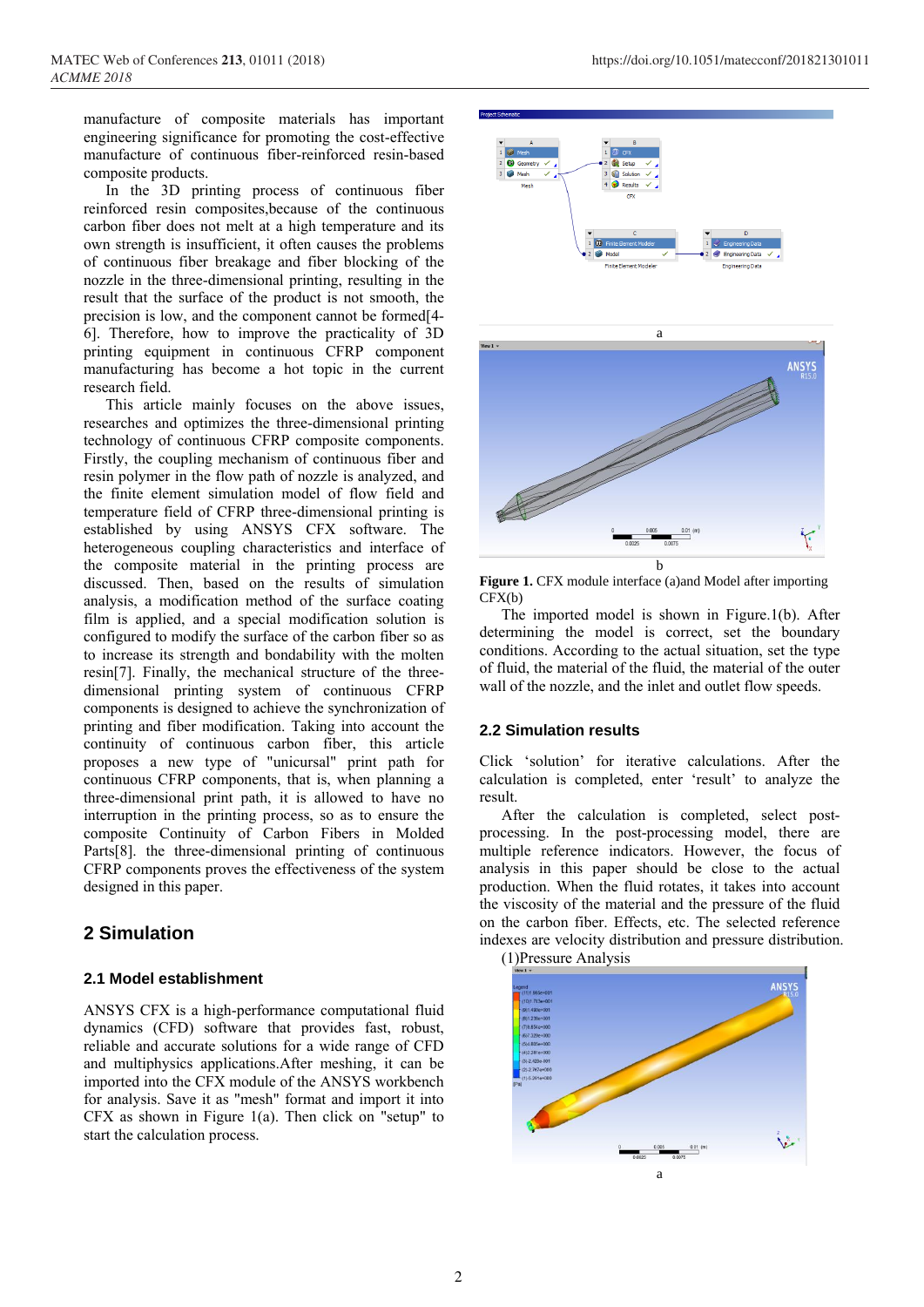

**Figure 2.** Partial pressure cloud image of nozzle(a) and Carbon fiber pressure cloud(b)

It can be seen from Figure  $2(a)$  that the pressure on the entire wall surface is relatively uniform and less than the pressure at the nozzle, and the pressure at the nozzle presents a tendency of rising first and then decreasing, and the pressure closer to the air space is smaller. Carbon fiber is driven by the flow of molten resin to move it outward. Therefore, the pressure of the fluid on it must be considered.

Figure 2(b)shows the carbon fiber surface pressure cloud. It can be seen from the figure that the carbon fiber is surrounded by the fluid and the pressure received is uniform and small, which meets the actual needs.

(2)Speed analysis





Another reaction indicator of the flow field is the fluid trace. Changes in the fluid trace can reflect changes in the distribution and trends of fluid flow. That is, it can reflect the actual liquid flow in the nozzle and thus has a reference effect on the change of the flow field.

As can be seen from Fig. 4, the viscosity of the molten resin causes the flow rate of the liquid to decrease and maintains a uniform velocity in the nozzle, and the speed increases when the fluid reaches the nozzle head.In actual operation, the simulation data can be compared to determine whether the fluid inside the nozzle is blocked.

# **3 Process design**

From the simulation results, it can be seen that in the three-dimensional printing process of the continuous CFRP component, although the force around the carbon fiber is even, the force is very small. This may be such that the carbon fiber cannot be extruded from the nozzle together with the molten resin during printing

In order to overcome the defects in the existing 3D printing technology of continuous CFRP components,

this paper will design a 3D printing method for continuous CFRP components that can be simultaneously modified and printed based on the simulation results.

#### **3.1 Process principle**

The feature of this process is that during the printing process, the continuous carbon fiber is infiltrated with the modifying solution before reaching the print head, so that the surface properties of the continuous carbon fiber are improved, the continuous carbon fiber is not easily broken and can be better combined with the molten liquid resin.



b **Figure. 4** Process principle (a) and print head design (b)

As shown in Figure  $4(a)$ . The process uses thermoplastic resin and continuous fiber as the printing material, and the two materials respectively enter the print head from the left and right two entrances of the print head (the internal structure of the print head is shown in Figure 4(b)).The continuous carbon fiber is infiltrated and modified by the modifying solution before entering the print head, and then the modified carbon fiber enters the heating chamber to be combined with the melted resin and is printed out. Finally, the modification of carbon fiber and three-dimensional printing are carried out simultaneously to realize the integration of composite material preparation and forming. The thermoplastic resins that can be used in this process include PLA, ABS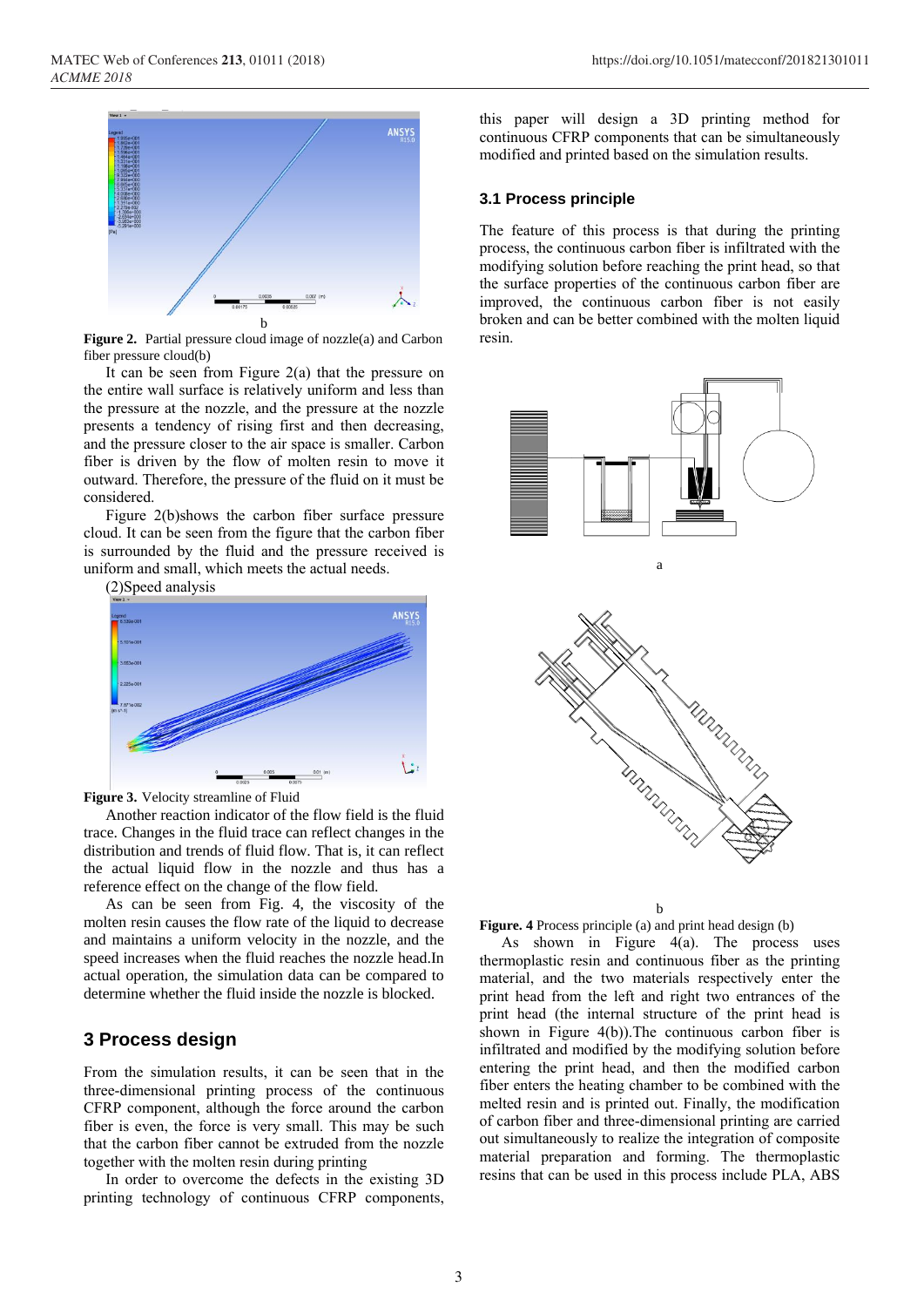and nylon, and the continuous fibers include carbon fiber and glass fiber.

#### **3.2 Preparation of modified solution**

The method of surface modification of carbon fiber used in the three-dimensional printing of continuous CFRP components designed in this paper is a modification method by coating a film on the surface.



**Figure.5** process of modifying the solution configuration

As shown in Figure 5, the configuration of the modified solution is divided into the following steps:

1. Pour Dichloromethane into a beaker and add resin particles (PLA or ABS) with a volume fraction of 5% to 10%. Stir with a glass rod.

2. Place the beaker on a magnetic stirrer, set the rotation speed to 3000 or more, set the temperature to room temperature, and set the stirring time to half an hour. Wait until the stirring is completed.

3. The stirred solution is filtered through a gauze to obtain a clear, viscous resin-dichloromethane solution, which is the modified solution.

After the carbon fiber is infiltrated with the modified solution, it is equivalent to the surface of the carbon fiber wrapped in a layer of resin, so the combination of the resin with the melted resin will be greatly improved, and it will be easier to move with the flow of the resin during the printing process.The methylene chloride itself is highly viscous. After the carbon fiber is infiltrated, the internal carbon fiber filaments will be more firmly bonded and will not be easily dispersed in the threedimensional printing process. improve the quality of printed CFRO components Ultimately.

### **4 path planning and printing**

#### **4.1 Continuous 3D printing path planning**

This paper studies the printing path planning of 3D printing process based on continuous CFRP components. Unlike traditional printing paths, the 3D printing path satisfies some new requirements due to the continuity of the carbon fibers in the continuous CFRP components. Studies have shown that the printed path not only affects the final molding quality of the composite structure, but also that the fiber orientation in the composite material has a great influence on the performance of the final molded part. Therefore, how to design the structural form of the printing member structure and the design of the internal continuous fiber to control the print path of the fiber is the key to realize the three-dimensional printing manufacturing of the high-performance continuous CFRP member. For this reason, this article has designed a " unicursal" continuous print path setting.



**Figure. 6** Continuous 3D Print Path Planning

In the case of a three-dimensional printing of a rectangular continuous CFRP member, the print path is as shown in Figure 6. The print head moves in accordance with the uninterrupted "unicursal" path. After printing a layer, the next layer is reversed. The direction continues to print, and the final layers are stacked. The print path setting of the closed circular continuous CFRP member is as shown in Figure 6. Let the print path be printed from the inside outward or from the outside to the inside, and set a cut-in point after printing a closed loop to print the next Closed loop, the last layer of stacked forming.

#### **4.1 Process validation**



**Figure 7.** Continuous CFRP component 3D printing equipment In order to verify the feasibility of the proposed process, this paper preliminarily completed the fabrication of continuous CFRP component 3D printing equipment based on the three-dimensional printing principle of FDM and the simultaneous modification and printing process of continuous CFRP components, as shown in Figure 7.



**Figure 8.** Continuous CFRP rectangular member